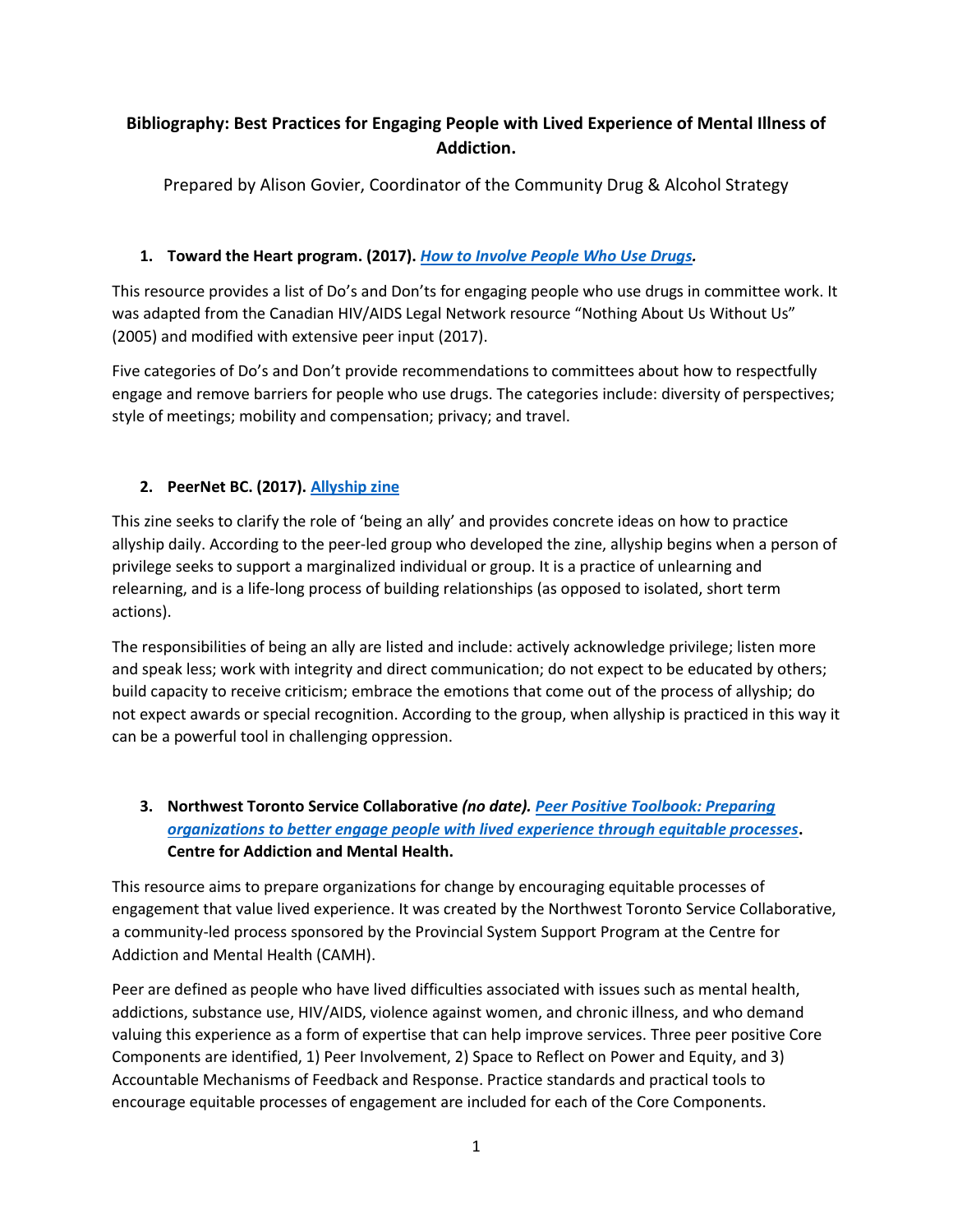#### **4. Saini, B., and Cramp, J. (2017).** *[Engaging People with Lived Experience of Mental Health and](https://amho.ca/wp-content/uploads/Best-Practices-in-Peer-Support-Final-Report-2017.pdf)  [Addictions at the System Level](https://amho.ca/wp-content/uploads/Best-Practices-in-Peer-Support-Final-Report-2017.pdf) – A literature Review.* **Addictions and Mental Health Ontario**.

This paper compiles relevant literature on the benefits and challenges of engaging people with lived experience of mental health and addictions at the system level, including political advocacy and community planning. The paper describes different roles where 'service users' can be involved in decision-making and the organizational conditions/structures needed to support these roles. A spectrum of service user leadership is presented, ranging from no involvement to service user led.

Four frameworks for engagement of PWLE in committee work are summarized. Different decisionmaking opportunities are depicted in each of the models, ranging from treatment decisions (direct care), to service delivery design, to policy making. The benefits of engaging PWLE at the system level include opportunities to correct power imbalances between public and professional power; increase accountability of healthcare to user; and improve the quality and responsiveness of the services. On the side of the service user, benefits include building self-worth and empowerment, mobilizing positive change, and increasing understanding of changes that will affect them.

Facilitators and barriers to PWLE involvement are categorized under Individual, Organizational/Procedural and System Level. Evaluation of PWLE involved is discussed and proposed outcome measures are listed (e.g., % of mental health and addictions organizations with PWLE-led orientation or staff training sessions). Recommendations from the literature are presented under 5 categories: Training and preparation; Adequate and appropriate resources; Building self-confidence and trust; Inclusive structure and processes; and Eliminating stigma and discrimination.

## **5. Cramp, J., Indrakumar., A., & Sani., B. (2017).** *[Best Practices in Peer Support.](http://eenet.ca/sites/default/files/wp-content/uploads/2014/08/Best-Practices-PeerSupport-Final-Report-2014.pdf)* **Addictions and Mental Health Ontario**.

This report aims to address the confusion over the dimensions and goals of engaging people with lived experience (PWLE) in the mental health and addiction sector. Peer support role are listed and defined, ranging from peer support workers to peer navigators to peer advisors. Three key areas are explored – capacity building, public speaking and training.

Building capacity refers to meaningfully engaging PWLE at the system level. A literature review explores the benefits and barriers (at the individual, organizational and system level) of engaging PWLE at the system level. Two case studies identify activities and strategies that can be used to ensure that PWLE are 1) Informed, 2) Consulted, 3) Involved, 4) Collaborative with, and 5) Empowered. Factors for meaningful engagement are also outlined and include: 1) Plan for participation, 2) Invest in sustainability, 3) Address power differentials, 4) Establish legitimacy, 5) Assign resources.

Public Speaking refers to when a PWLE becomes a spokesperson and is in a position to alter attitudes and stigma associated with mental health and addictions. An environmental scan of existing resources revealed that there are limited resources available for people with lived experience of mental illness and/or substance use to help them share their story.

Training refers to opportunities for PWLE to obtain skills and knowledge to effectively provide peer support. The report identifies six key areas of training needs, 1) Self-assessment/evaluation, 2)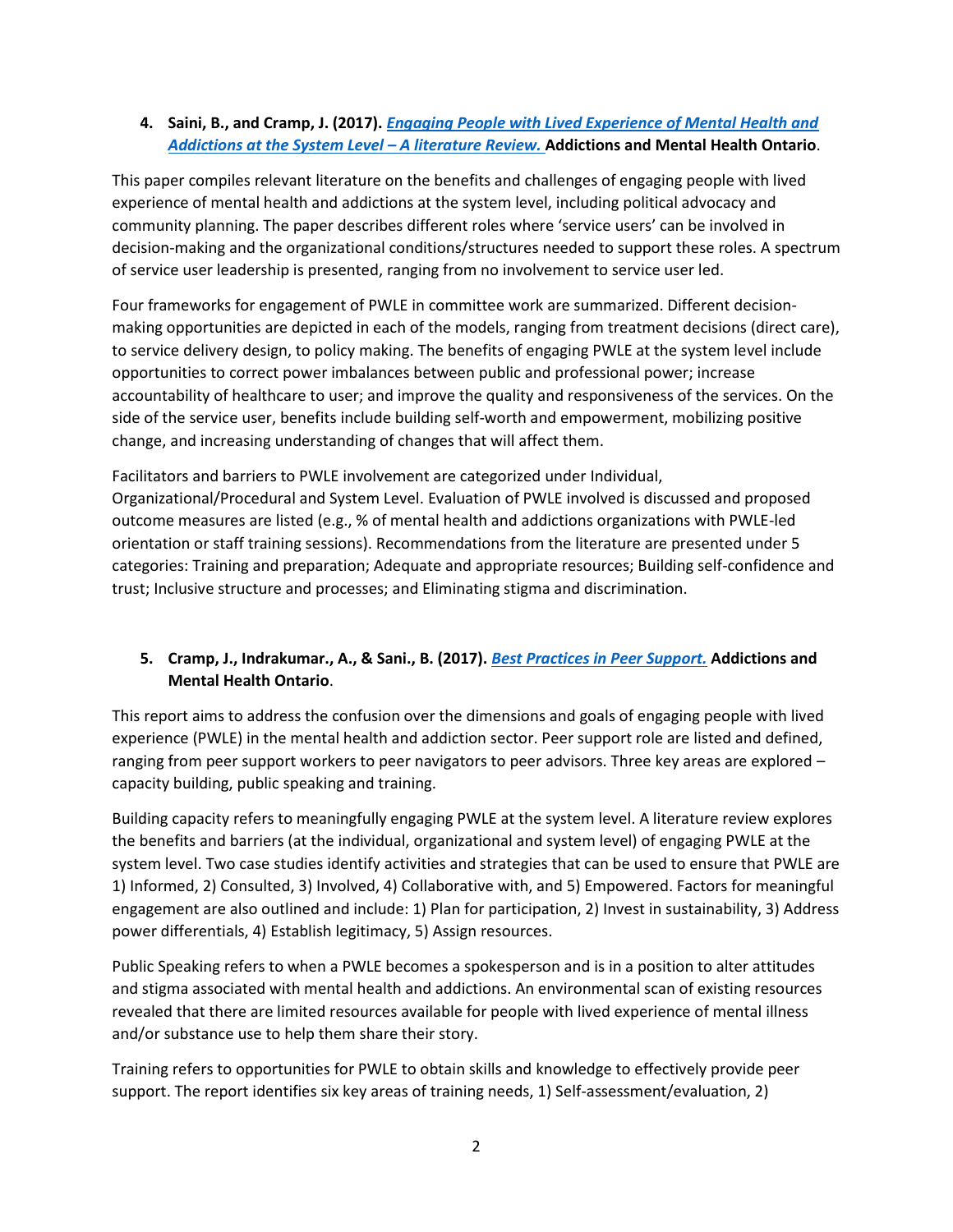Interpersonal skills, 3) Working with Changes/Transitions, 4) Supervision, 5) Personal Development & Learning, 6) Information Toolkit.

#### **6. Centre for Addiction and Mental Health. (2013).** *[Strengthening Your Voice: A public speaking](https://www.porticonetwork.ca/documents/77404/0/Strengthening+Your+Voice+Final.pdf/3829e0be-f4ae-42e1-8b1a-46df8f74df17)  [guide for people with lived experience of problems with prescription pain medication](https://www.porticonetwork.ca/documents/77404/0/Strengthening+Your+Voice+Final.pdf/3829e0be-f4ae-42e1-8b1a-46df8f74df17)***.**

The purpose of this guide is to train people with lived experience of prescription opioid problems to tell their stories publicly. Material in the guide is based on the individual experiences of people in stigmatized groups (e.g., substance use problems, HIV/AIDS) and on the accounts of the support workers who help them and have seen the results of their efforts. The guide outlines several goals for speaking out publicly, including raising awareness, reducing negative attitudes, humanizing the issues, preventing others from developing problems with medication, and reinforcing a message of hope.

The guide provides practical advice and tools for PWLE who are preparing to tell their story publicly. The first section of the guide outlines some of the benefits to sharing one's story. An accompanying checklist identifies potential gains and risks. The first section also offers a self-assessment to gage readiness, tips for developing the story and checklist on knowing your presentation style.

The second section focuses on presentation skills, managing the audience questions and planning the presentation. The guide emphasized the importance of addressing stigma as well as the importance of self-care.

## **7. Greater Victoria Coalition to End Homelessness. (2017).** *[Engagement ToolKit: People with lived](https://victoriahomelessness.ca/wp-content/uploads/2018/09/170630_crd_toolkit.pdf)  [experience in BC's Capital Region](https://victoriahomelessness.ca/wp-content/uploads/2018/09/170630_crd_toolkit.pdf).*

This Toolkit was prepared for staff members of organizations in the Capital Region of Victoria, BC who have frequent contact with people who have experienced homelessness. The Toolkit is organized according to five levels of engagement, derived from materials developed by the International Association of Participation (IAP2), one of the most frequently cited sources for stakeholder and public engagement best practices. The five levels are, 1) Inform, 2) Consult, 3) Involve, 4) Collaborate, and 5) Empower. Practical tools and examples for each of the levels are provided.

## **8. Homer, A. (2019).** *[Engaging People with Lived/Living Experience: A guide for including people](https://www.tamarackcommunity.ca/hubfs/Resources/Publications/10-Engaging%20People%20With%20LivedLiving%20Experience%20of%20Poverty.pdf)  [in poverty reduction.](https://www.tamarackcommunity.ca/hubfs/Resources/Publications/10-Engaging%20People%20With%20LivedLiving%20Experience%20of%20Poverty.pdf)* **Tamarack Institute.**

This guide was written primarily for collaboratives working to reduce poverty, but is applicable to all collaboratives interested in reflecting on their current processes. The introduction identifies the benefits and challenges of engaging people with lived/living experience in poverty reduction work - "Their stories and experiences serve as powerful tools for building compassion and for disrupting and clarifying a community's understanding of its root causes and scope. The recognition of people with lived/living experience as context experts alongside government, business, and non-profit counterparts challenges power imbalances and counters the tendency for practitioners in leadership positions to dominate agendas, discussions, and ultimately, decisions".